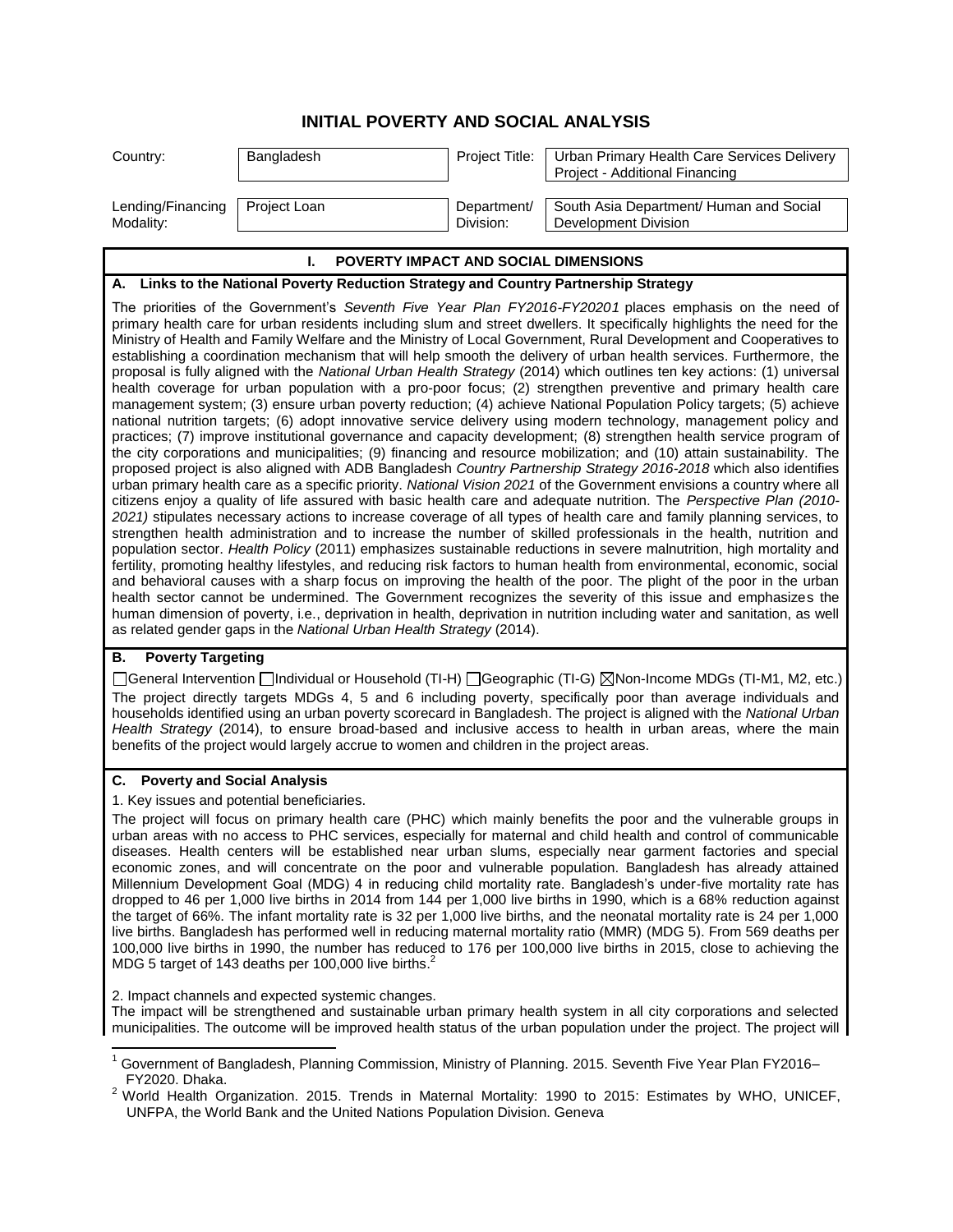increase access to quality primary health care services for the urban poor including women and children. The project will continue to construct primary health care centers and comprehensive reproductive health care centers where such facilities do not exist in the project area.

3. Focus of (and resources allocated in) the PPTA or due diligence.

There is an unmistakable linkage between poverty and health, particularly in the absence of traditional or social support networks coupled with poor, unhygienic living conditions. Often jobless and consequently with no financial stability, the urban poor fail to access any health care. Women, children, the elderly, and the disabled become especially vulnerable. Their access to health services are influenced by the costs of health services, lack of information about service availability and their entitlements, opportunity costs of health care related to distance to facilities and the resulting loss of income, inconvenient service timing, and taboos and social prejudice against modern health care which motivate them to utilize traditional medicine and over-the counter medicines from the corner pharmacies. Since public facilities are inadequate, the proposed project will serve the unmet demand by expanding its service area to include the underserved population. Effective targeting of the poor (slum dwellers) and the very poor (floating population) will be undertaken.

#### **II. GENDER AND DEVELOPMENT**

1. What are the key gender issues in the sector/subsector that are likely to be relevant to this project or program? Maternal mortality ratio (MMR) was estimated to be 176 maternal deaths per 100,000 live births in 2015, less than one-third of the ratio of 569 in 1990. Despite progress made, MMR remains high, reflecting a range of factors including access to health care (only 55% had access to antenatal care from a trained provider, and only 32% of births were assisted by a skilled provider), also issues such as nutrition (almost 50 percent of pregnant women are anemic). Women's health concerns extend to other issues. For instance, the *2014 Bangladesh Demographic and Health Survey* found women of reproductive age who participate less in decision-making in their households: (1) are less likely to use any contraceptive method (modern or traditional); (2) have higher unmet need for family planning; and (3) are less likely to access antenatal, postnatal care and delivery assistance from a medically trained provider.

2. Does the proposed project or program have the potential to make a contribution to the promotion of gender equity and/or empowerment of women by providing women's access to and use of opportunities, services, resources, assets, and participation in decision making?<br> $\boxtimes$  Yes  $\qquad \square$  No

 $\Box$  No

More than 75% of the health services are likely to be used by women since most project services were covered under the essential service package plus (ESP+) which are for reproductive, maternal, and child health. The project will increase the number of poor women and adolescents benefiting from health services by increasing the number of health facilities, increased outreach, and the quality of health services. The facilities will provide choice of temporary and permanent contraction and reduce unwanted deliveries and their associated morbidity and mortality. The project will explore and support the rights of women and girls in this context and develop mechanisms to secure these rights. 3. Could the proposed project have an adverse impact on women and/or girls or widen gender inequality?

 $\Box$  Yes  $\boxtimes$  No

The capacity-building and behavior change and outreach project components will focus on strengthening the abilities of government and partner NGOs to understand the characteristics, needs, and dynamics of the urban poor, and to design effective community services in slums and impoverished areas. The needs of women and girls will be a priority. A gender action plan will be prepared to strengthen gender mainstreaming in project implementation. 4. Indicate the intended gender mainstreaming category:

 $\boxtimes$  GEN (gender equity)  $\Box$  EGM (effective gender mainstreaming)  $\Box$  SGE (some gender elements)  $\Box$  NGE (no gender elements)  $\Box$  NGE (no gender elements)

# **III. PARTICIPATION AND EMPOWERMENT**

1. Who are the main stakeholders of the project, including beneficiaries and negatively affected people? Identify how they will participate in the project design.

Primary stakeholders include selected staff from Ministry of Local Government, Rural Development and Cooperatives, Ministry of Health and Family Welfare, project implementation units, NGOs involved in project implementation, donor consortium, CBOs, representatives and officers of city corporations and municipalities, and representatives of the poor and vulnerable groups. Stakeholders will also include all relevant line ministries and other private health services providers. During PPTA, stakeholder consolations will be held and their views and recommendations will be incorporated when and where possible. The team will organize consultations and workshops with communities, NGOs, and other relevant stakeholders when and as needed.

2. How can the project contribute (in a systemic way) to engaging and empowering stakeholders and beneficiaries, particularly, the poor, vulnerable and excluded groups? What issues in the project design require participation of the poor and excluded?

Stakeholder analysis will be conducted during PPTA. The analysis will identify key stakeholders and plan the project activities. During project implementation, participatory processes will be incorporated into mapping target